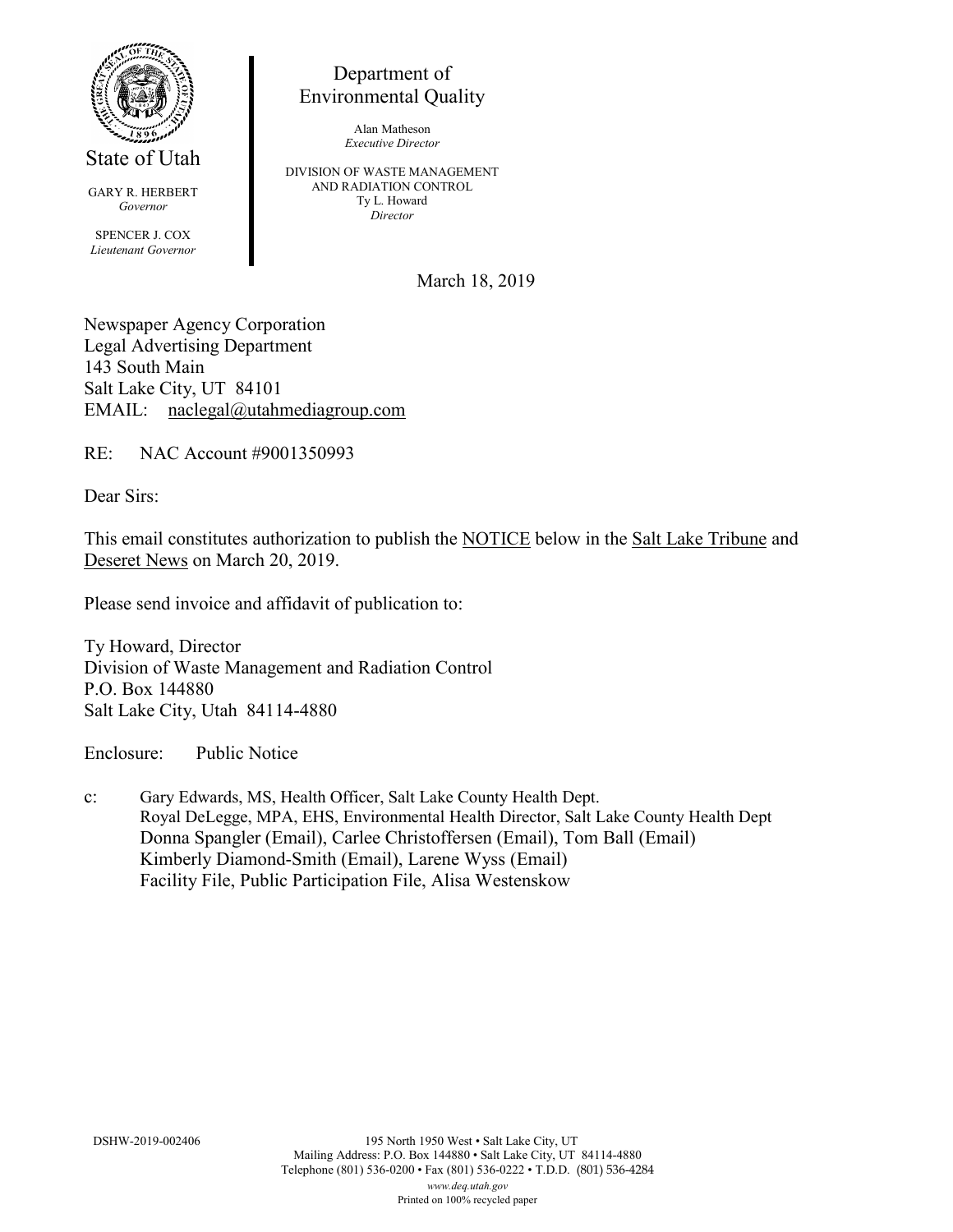## DIVISION OF WASTE MANAGEMENT AND RADIATION CONTROL NOTICE OF PUBLIC COMMENT ON Mountain View Class VI Landfill Final Grading Modification

The Mountain View Class VI Landfill, a commercial construction and demolition waste landfill, submitted a permit modification to redesign the final grade of the landfill by removing the two original designed swale features. The permit modification has been reviewed by the Division of Waste Management and Radiation Control for compliance with the Solid Waste Management Rules. The permit modification is considered a major modification and therefore requires a 30-day public comment period. The Director is soliciting comments on the permit modification to determine compliance with the Solid Waste Management Rules.

The public comment period to receive comments on the Final Grade Modification will commence on March 21, 2019 and end on April 22, 2019.

Documents related to this application can be reviewed at the following location:

Division of Waste Management and Radiation Control Multi Agency State Office Building 195 North 1950 West, 2nd Floor Salt Lake City, Utah 84116

For the public's convenience, an unofficial copy of the Permit Modification and the draft permit is available on the Internet at "https://deq.utah.gov/waste-management-and-radiation-control/waste-management-radiationcontrol-public-notices".

Written comments will be accepted if received by 5:00 p.m. on April 22, 2019 and should be submitted to the address below. Comments can also be hand delivered to the Division address above and must be received by 5:00 p.m. on April 22, 2019.

Ty Howard, Director Division of Waste Management and Radiation Control Department of Environmental Quality P.O. Box 144880 Salt Lake City, Utah 84114-4880

Comments can also be sent by electronic mail to: "dwmrcpublic@utah.gov". Comments sent in electronic format should be identified by putting the following in the subject line: Public comment on Mountain View Permit Modification. All documents included in comments should be submitted as ASCII (text) files or in pdf format.

Under Utah Code Section 19-1-301.5 a person who wishes to challenge a Permit Order may only raise an issue or argument during an adjudicatory proceeding that was raised during the public comment period and was supported with sufficient information or documentation to enable the director to fully consider the substance and significance of the issue.

For further information contact Doug Taylor of the Division of Waste Management and Radiation Control at (801) 536-536-0240. In compliance with the Americans with Disabilities Act, individuals with special needs (including auxiliary communicative aids and services) should contact Kimberly Diamond-Smith, Office of